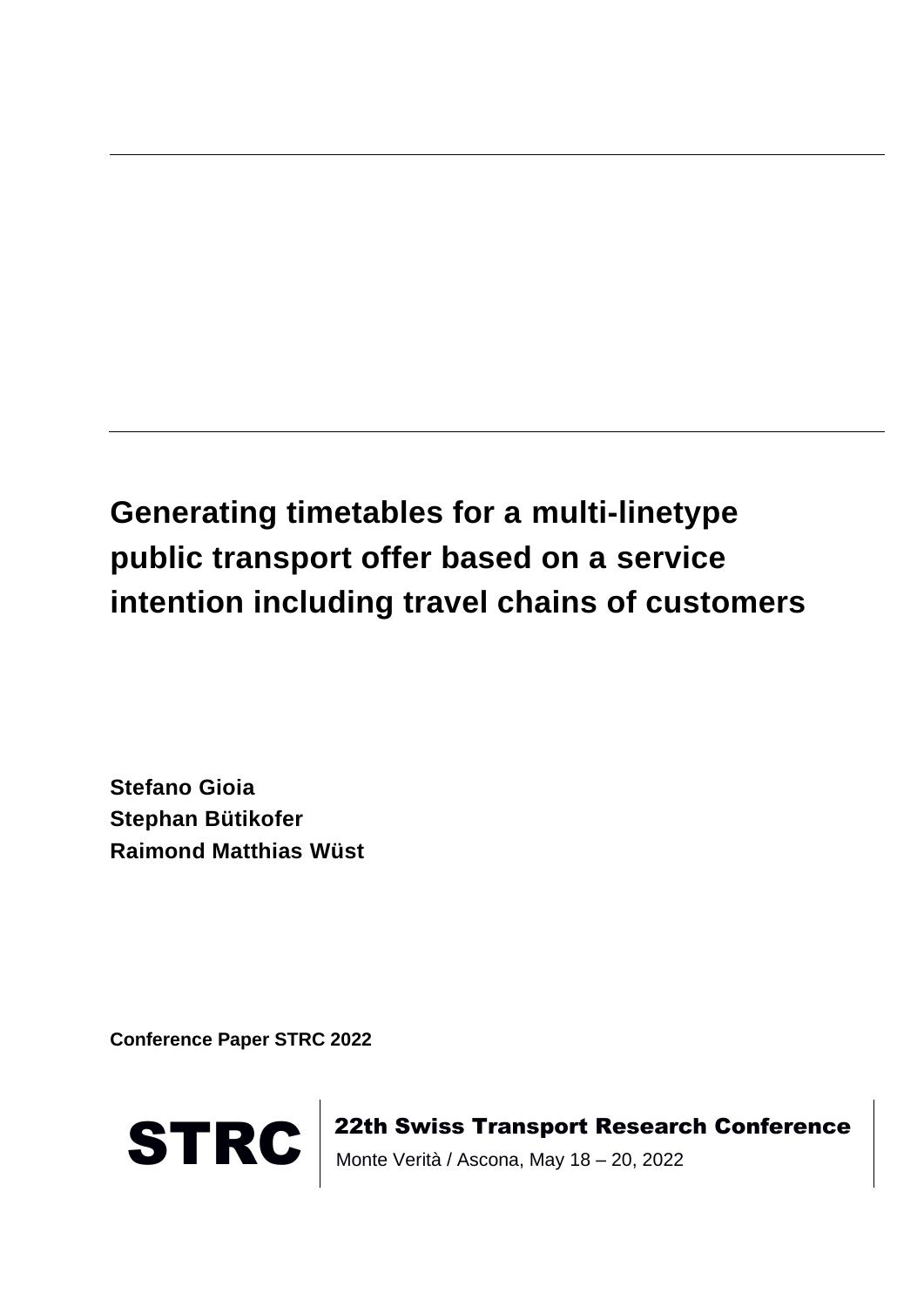# **Generating timetables for a multi-linetype public transport offer based on a service intention including travel chains of customers**

| Stefano Gioia                                                                     | Stephan Bütikofer                                                     | <b>Raimond Matthias Wüst</b>                                          |
|-----------------------------------------------------------------------------------|-----------------------------------------------------------------------|-----------------------------------------------------------------------|
| Institute of Data Analysis and<br>Process Design<br>ZHAW, Switzerland             | Institute of Data Analysis and<br>Process Design<br>ZHAW, Switzerland | Institute of Data Analysis<br>and Process Design<br>ZHAW, Switzerland |
| Institute for Transport Planning and<br><b>Systems</b><br>ETH Zurich, Switzerland |                                                                       |                                                                       |
| E: $\text{gioi}\,\omega$ zhaw.ch                                                  | $E: \text{buts} @ \text{zhaw.ch}$                                     | E: wura@zhaw.ch                                                       |

March 2022

## **Abstract**

In public transport, fulfilling passenger demand and resulting passenger travel chains with different linetypes requires an exact coordination of passenger transfers between the suited elements of the offer. In order to generate a customer-oriented offer, we implement a standard network design technique, known as *system split*, where the allocation of given OD passenger demand is based on travel chains, whose components are *linetype-specific* edges. Such a decomposition of the overall passenger demand into linetype specific subsets allows the calculation of the line plan for each linetype-specific sub-network, which is done with the help of the open-source software LinTim. The computed line plans and the information of the travel chains are translated into a *service intention* defining all elements of the public transport offer. In a further step this service intention will be used to configure an event-activity network (resp. a PESP model) including all linetypes, thus extending the functionality of LinTim. Specifically, the timetables of the different linetypes are coordinated by considering the passenger transfers in the travel chains resulting from the system split. The obtained PESP model is then used to compute the timetable again in LinTim. The approach is illustrated in a small, realistic scenario near Lucerne in order to discuss and validate the results.

## **Keywords**

Timetable generation, multi-type line planning, demand modeling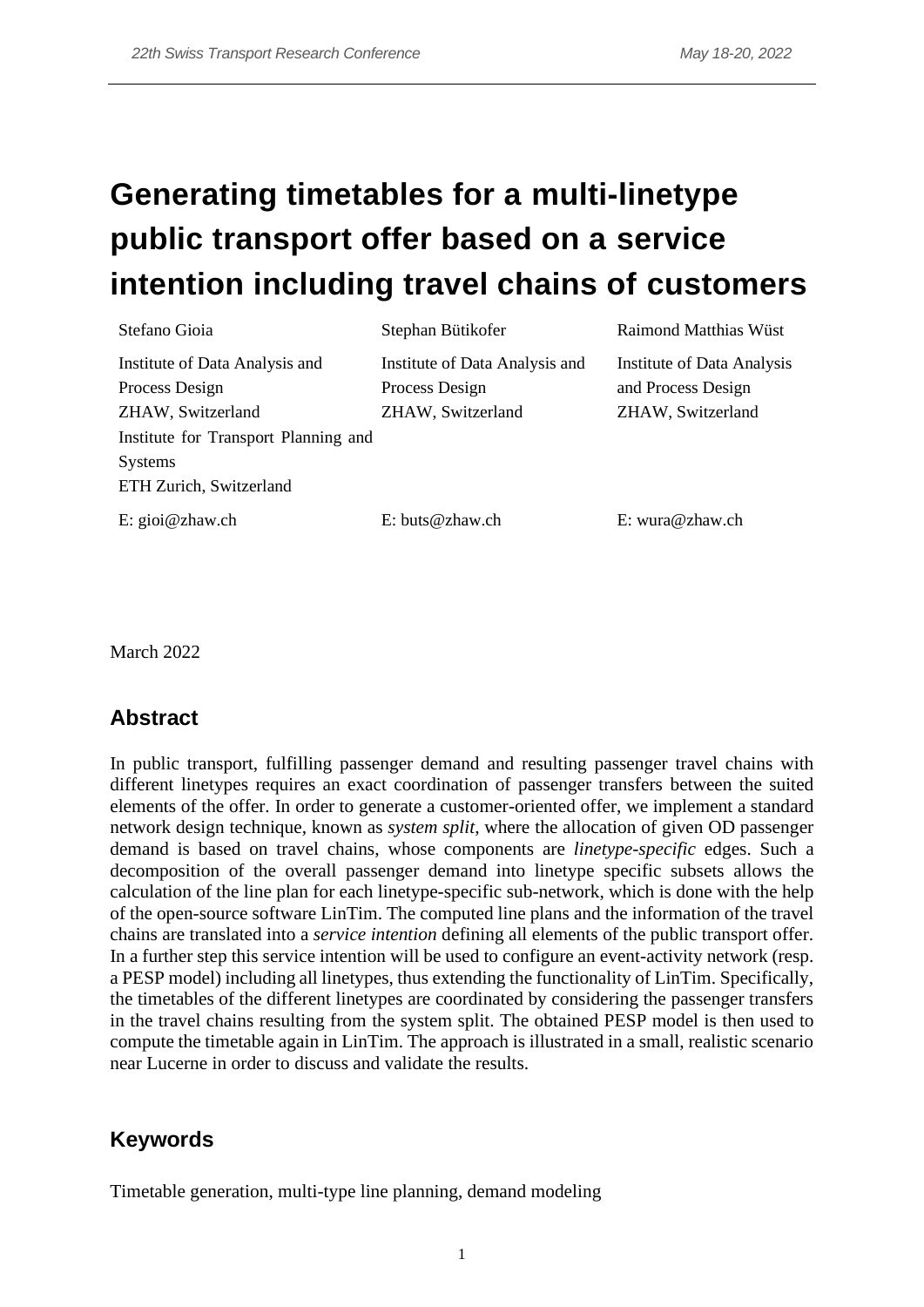## **1. Introduction**

The public transport offer consists of a timetable for various train runs belonging to several linetypes (or *line types*, e.g. regional, interregional or intercity), which provide different levels of service to the passengers. A linetype is mainly defined by the different stopping patterns. The expected passenger demand at each stop and the distances between the stops play a central role in determining the stopping patterns for the linetypes. Both the number of stops and the distances between stops contribute to the achievable speed for passengers and the distance range of train runs per linetype.

The timetable is the final and detailed specification of the offer, based on a framework consisting of train runs and relationships between them (e.g. time intervals to be maintained between repetitions of train runs belonging to the same line). This formal framework was introduced in the literature as *service intention* (*SI*) by (Caimi, 2009; Wüst et al., 2008). The SI includes technical and commercial parameters. Technical line properties are represented by linetypes and trip times. Commercial properties include dwell and transfer times and thus represent customer relevant service levels. In this work we focus on the passenger transfer relations, which are an important class of relations in the SI between train runs. By coordinating passenger transfer relations, it becomes possible for passengers to have one or more attractive travel chains between the origin and destination of their trip. A travel chain represents a route option for the passengers. These transfer relations are therefore an important quality measure of a timetable resp. of the entire service. The knowledge of these travel chains is also of great interest in the event of a disruption, for example, as it allows to detect the importance of a passenger transfer relation (i.e. how many expected passengers are affected by a disruption of a transfer relation).

The SI and thus also the passenger transfer relations are created in the strategic planning over a long planning horizon in cooperation between the rail operator and the infrastructure manager. Strategic planning is often only partially automated and also includes manual steps (see e.g. Fuchs et al., 2021; Amstutz, 2019). The typical, strategic planning steps are (see e.g. Bussieck, 1998; Goossens et al., 2006; Michaelis and Schöbel, 2009; Schöbel, 2012):

(1) network design, (2) line planning and (3) timetabling

A possible modelling approach of these steps is part of this work and is described in detail in Section 2.

In network design, the number of linetypes to be operated on the given infrastructure network and the linetype characteristics are decided. Furthermore, stops are assigned to the linetypes and thus also which stops are connected with which linetype edges. With the help of a route choice model (Barcelo, 2010) the given, expected demand per period is assigned between an origin and a destination to one or more routes. As a result, an expected load on the edges of the linetypes is created. This allocation happens before there are concrete lines or a timetable. The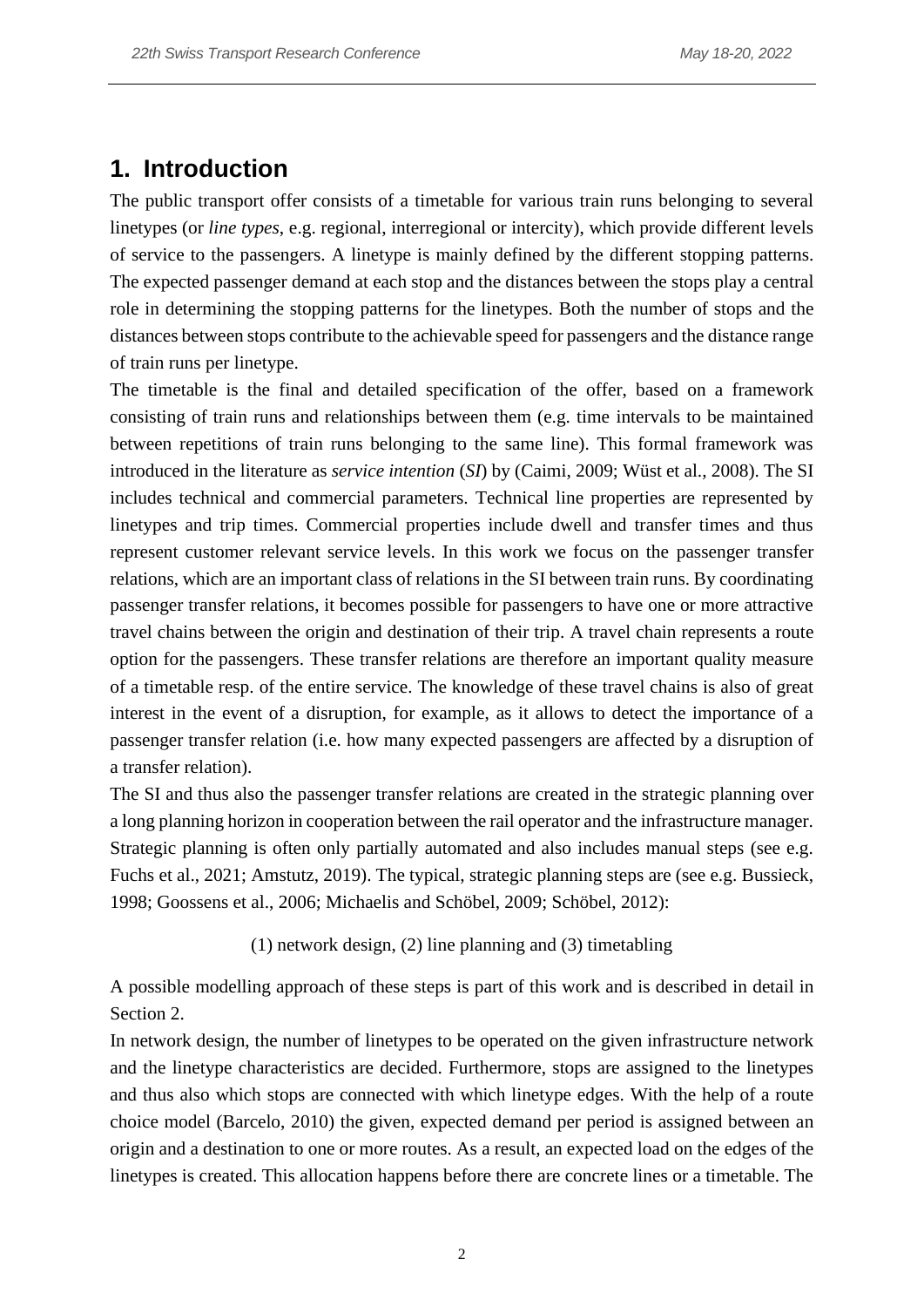lines are formed later in the line planning step. A route here consists of a sequence of edges that belong to a linetype (e.g. passengers travel from A to B with the linetype regional and from B to C with the linetype intercity). Thus, a route represents a travel chain in which certain passenger transfer relations are assumed (in the example, there is a transfer relation in B between the linetypes regional and intercity). The result of network design is a network of stops and edges for each linetype and a corresponding passenger demand split per linetype.

In the second step, line planning, the line routes (per linetype) and their frequencies per time period are determined. The lines often run between two end points in both directions. A distinction is made here as to whether line planning is performed per one linetype (single type line planning) or for all linetypes together (multi-type line planning). A comparison of both approaches is described in Goossens et al. (2006). In line planning passenger demand is reassigned to travel chains again, often based on the shortest path between origin and destination. This is necessary because the lines available for selection may not use all linetype edges and therefore the travel chains assigned before in network design are not feasible anymore (this may happen if several routes are available between two stops). In line planning further passenger transfer relations are therefore defined within the linetype (in the example above, it might be necessary to have a transfer from one regional line to another regional line on the way from A to B).

In the third step, timetabling, (periodic) times for all arrival and departure events of the train runs are determined. These times should fulfil the requirements of the generated SI. Thus, the calculated timetable is a feasible realization of the SI-specification. The passenger transfer relations, which are necessary for the realization of the passenger travel chains, have thereby been determined in the previous steps of network design and line planning.

The goals of this work are:

- the mathematical modelling of the strategic planning steps network design, line planning and timetabling with a focus on the emergence and the definition of passenger travel chains. Different modelling approaches exist for the individual steps (see also literature discussion below), the challenge here is to achieve a consistent interaction of these steps (by performing network design, line planning and timetabling under the same assumptions).
- illustrating the emergence of a travel chain up to the timetable on a small example in the Lucerne area. Demonstrating the added value of this approach, which allows to distinguish between planned and unplanned transfers.

There are many different modelling approaches for the individual steps in strategic planning described in the literature. We give here the approaches that are relevant for us.

For network design in public transport a *system split* technique has been introduced by (Oltrogge, 1994). This technique distributes the given, estimated OD demand per time period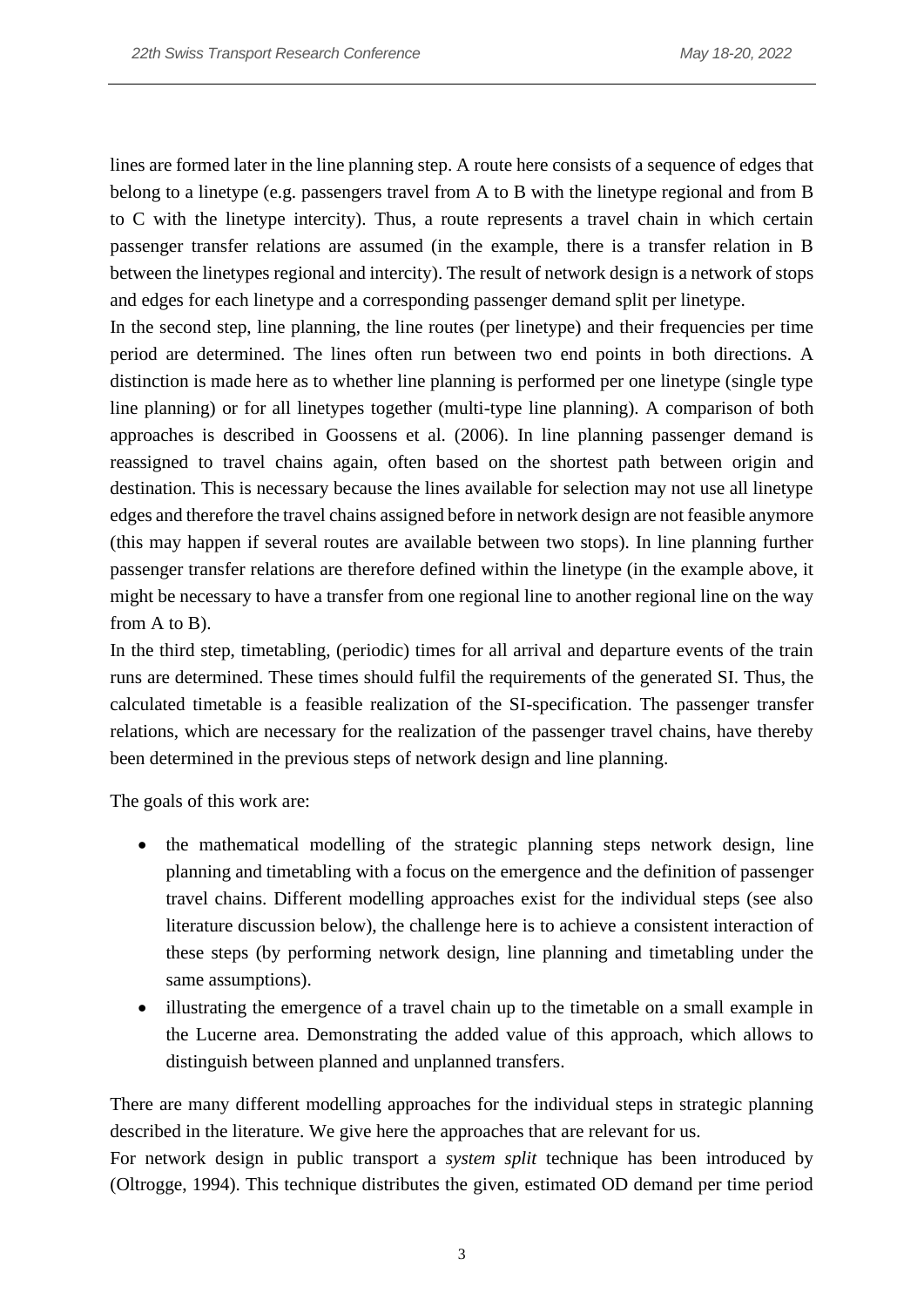over different routes. The passenger load of each travel chain is estimated with a suited utilityfunction based demand choice model (Barcelo, 2010). A decision support tool including the system split approach was used by dutch railways (Hooghiemstra et al., 1999). In the literature the implementation of the system split technique is an often-used assumption before the line planning step (e.g. Borndörfer 2008; Schöbel, 2012). An overview of other approaches in network design of public transport systems can be found in (Ceder, 2002).

In line planning most of the works focus on single type line planning problems (see e.g Schöbel, 2012, for an overview), i.e. for each linetype a line planning problem is solved. Therefore, additional coordination between the linetypes is needed before computing a timetable (see Section 2). Depending on the objective one distinguishes furthermore between customeroriented resp. operator-oriented models (Schöbel, 2012). By our knowledge there is only little literature related to multi-type line planning (Goossens et al., 2004; Goossens et al., 2006; Borndörfer, 2008). In (Goossens et al., 2006) the line plan and the allocation of passengers to routes are computed simultaneously, with the objective of minimizing the operated train capacities and operational costs. In (Goossens et al., 2004) a method to minimize the total travel time of passengers by altering the stops of the lines for a given line plan is introduced.

In the timetabling step we make use of the Periodic Event Scheduling Problem (PESP) introduced by (Serafini and Ukovich, 1989). The modelling possibilities in public transport of the PESP models are described in (Liebchen et al, 2007). Whereas different approaches for solving this problem are discussed e.g. in (Liebchen et al, 2008; Herrigel et al., 2018; Jordi et al., 2019). The formal concept of the SI was first introduced by (Wüst et al., 2008). In (Caimi, 2009) it is shown that the PESP model can be parametrized completely by the SI.

Different modelling and solution approaches for single type line planning problems and timetabling are implemented in the open-source software LinTim (Schiewe et al., 2020). We will make use of LinTim to perform the numerical experiments (see Section 3). It is worth mentioning again, that our focus is not on the modelling of the single strategic planning steps. We try here to work on the interface of the models in such a way that the passenger travel chains are realized in the timetable.

The remainder of the paper is structured as follows. Section 2 describes the modelling of the strategic planning steps. The development of the passenger travel chains during these steps and an approach to integrate the travel chains into the service intention are demonstrated. Section 3 illustrates this approach in a small, realistic scenario around Lucerne. Conclusions and future directions are discussed in Section 4.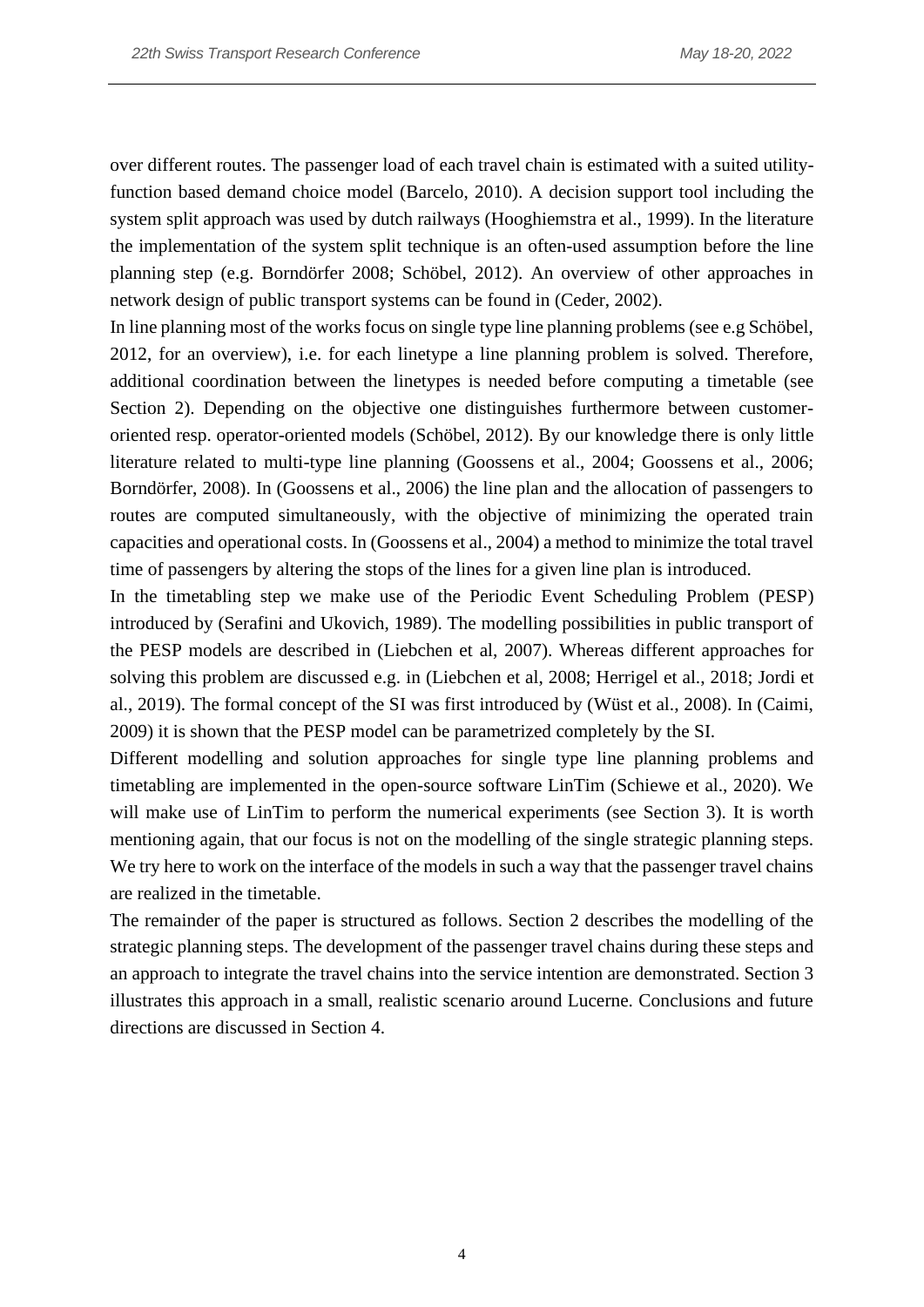## **2. Methods**

#### **2.1 Outline**

In the following sections, the methods related to the planning steps are described in detail. It is shown how they are integrated to finally obtain a timetable complying both with the assumed travel chains and demand allocation. It is illustrated how to obtain the OD demand for each linetype network, how to formulate the line planning problem integrating the passenger demand (OD demand and loads, deriving from the travel chains), the infrastructure utilization of the different linetypes, and possibly assumptions on the number of passenger transfers for the travel chains. The configuration of timetabling constraints according to the SI and in form of eventactivity networks is also described.

### **2.2 System split and demand allocation**

#### **2.2.1 Public transport network and linetype networks**

The transportation infrastructure (physical road or track network) is often modeled on a aggregated topology level and can be represented by the *public transportation network* PTN =  $(V, E)$ , where V denotes the set of stations and  $E \subseteq V \times V$  the set of direct connections, as tracks in a railway network.

Linetypes represent different service or supply types offered by a railroad company. Usually, each linetype is defined by a level of speed and by a stopping pattern, implying that for a given linetype some stations may not be included in the set of stops. Therefore, starting from the physical transportation network, *linetype networks* can be constructed, which are the so-called supply networks or *systems* in this case (Bussieck, 1998).

Linetype networks and of course the railroad network itself, can be modeled using a finite graph  $G_X = (V_X; E_X)$  where X represents a particular linetype (e.g.,  $X \in \{IC, IR, R\}$ , corresponding to InterCity, InterRegional or InterRegio, Regional respectively). The set of nodes  $V_X \subset V$ represents the stops of the linetype network (selected from the stations in the PTN) and the set of edges E<sub>X</sub> represents the connecting edges between adjacent stops. An edge  $e \in E_X$ , that is a *linetype-specific edge* (or linetype edge in short), consists in general of a sequence of tracks and stations  $v \notin V_X$ . G<sub>X</sub> may be directed (e.g. networks with one-way tracks) or undirected. In this work we assume that the linetype network is undirected. A *line l* is a path in the public transportation network PTN, served by a train. Since a path on a linetype network is also path in the PTN, a line of a given linetype  $X$  can be defined on the linetype network  $X$ . It is often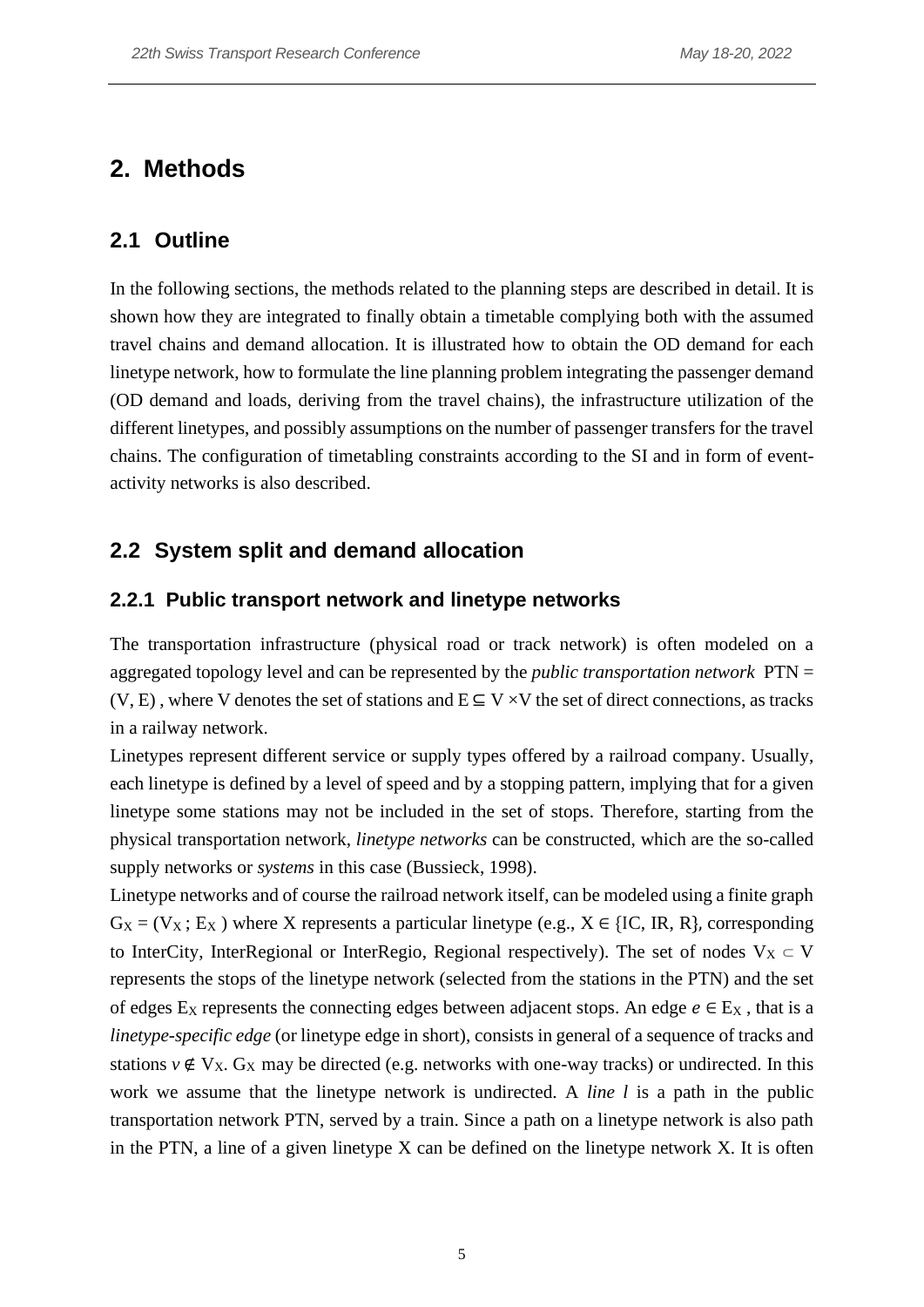assumed that all lines are served with a common period *Per*, i.e., all departures or arrivals are repeated every *Per* time units. The decision, if a station *v* is included in the stops of a given linetype, is often based on the infrastructure of this station as well as on the volume of traffic at *v*. Generally, linetype networks have a hierarchical arrangement like  $V_{IC} \subset V_{IR} \subset V_R$ . Depending on the relation between linetypes and the infrastructure, linetype networks can be disjoint. Attributes of the edges  $e \in E_X$ , as the ride time in minutes, can be expressed by a mapping  $f$ :  $E_X \rightarrow S$ , where S is an appropriate set. For example,  $S = \mathbb{Z}_+$  for the ride time mapping  $f^{RT}$ . These attributes can vary for edges of different linetypes on the same PTN edge (e.g., different vehicle speeds for different linetypes).

Here a line belongs to exactly one linetype, hence the determination of a line plan for the global (railroad) network can be divided into line planning process steps for each linetype network separately.

#### **2.2.2 System split**

The origin-destination passenger demand is usually given in form of a matrix  $P \in \mathbb{Z}_+^{n \times n}$  (*n* denotes the number of stations in the transportation network) where the entry  $P^{a,b}$  represents the number of passengers traveling from station *a* to station *b* within the given time period (e.g. average hourly demand during weekly working hours). The system split technique, introduced in (Oltrogge, 1994), *splits* the passenger traffic of the complete transportation network over linetype networks by allocating passengers on generated travel chains, defined by a sequence of linetype edges. The technique is based on the criterion that a reasonable journey in the transportation network, especially if starting and ending in small (traffic volume) stations, may start with a sequence of linetype changes to higher linetypes and may terminate with a sequence of changes to lower linetypes (e.g.,  $R$  — IR — R, or  $R$  — IC — IR — R, and not IR — R — IC). In this way journeys can be decomposed and seen as a sequence of *linetype components* (journeys on only one given linetype network), corresponding to a linetype edge or a sequence of them, and multi-linetype travel chains are added to the options for each OD pair. Using utility functions mainly based on the assumption that travelers use the shortest path in each linetype component, it's then possible to calculate the travel route for each combination and for the linetype-specific edges. The paths, subject to the assumptions above, can be computed with the Floyd-Warshall algorithm (Floyd, 1962; Warshall, 1962). One might as well apply the algorithms for hierarchical shortest path to each sequence of line components.

The utility function proposed by (Oltrogge, 1994), used to select travel chains and allocate the passengers, is based on the ride time, price, level of comfort, and the number of linetype changes. Note that passengers commuting from *a* to *b* can be classified by their trip purpose (e.g., vacation or business trips), leading to different results for the valuation. This framework for line planning is widely accepted by researchers as well as by practitioners (Bussieck, 1998).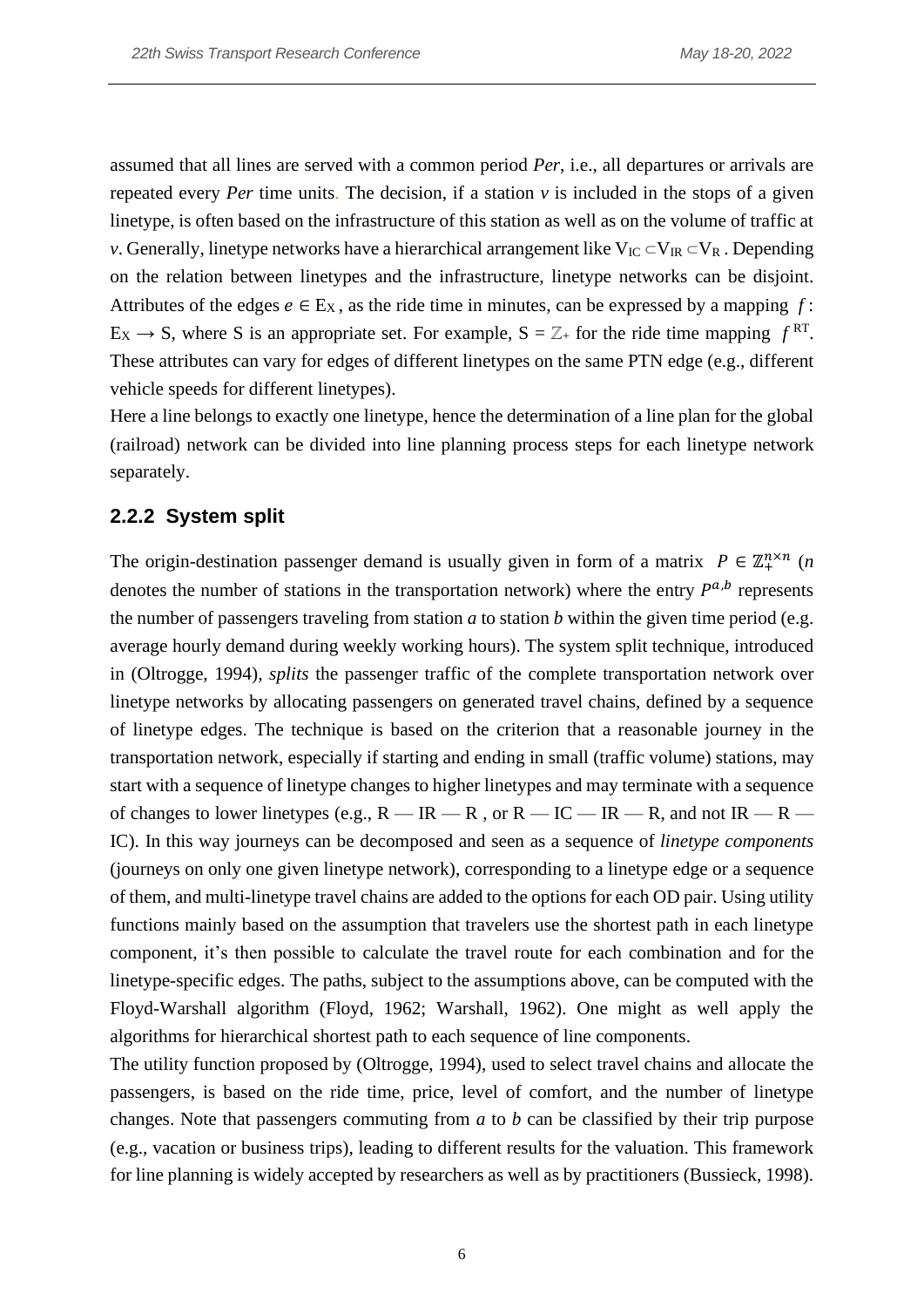#### **2.2.3 Passenger demand for each linetype**

After the allocation of the passengers, an aggregation over the travel chains allows to derive the traffic volume over the linetype edges and an OD matrix for each linetype network. The concept followed in this work is that  $p$  passengers traveling on a linetype component  $ab<sub>X</sub>$  (of their travel chain) occupy the linetype network X from the beginning of the component *a* to its end *b*. Hence, the *p* passengers contribute to the traffic load *ld*(e) of the linetype edges  $e \in E_X$  defining the component *ab*<sub>*X*</sub>, and to the entry  $P_X^{a,b}$ , where  $P_X$  is the OD matrix of the linetype network X. For example, let  $p \leq P^{\text{Luzern}}$ , Wolhusen passengers of the OD pair (Luzern, Wolhusen) use the travel chain *r* with a linetype change in Malters (details of the example in Section 3):

 $r =$ Luzern  $\rightarrow$  Malters  $\rightarrow$  Wolhusen

where the linetype components and involved linetype edges are

Luzern → Malters = (Luzern, Littau)<sub>R</sub>, (Littau, Malters)<sub>R</sub> Malters  $\stackrel{IR}{\rightarrow}$  Wolhusen = (Malters, Wolhusen)<sub>IR</sub>.

Therefore, by defining the travel chain in terms of linetype edges we have

 $r = ((Luzern, Littau)<sub>R</sub>, (Littau, Malters)<sub>R</sub>, (Malters, Wolhusen)<sub>IR</sub>).$ 

The p passengers contribute to the OD pair (Luzern, Malters) in the R linetype OD matrix  $P_R$ , and to the pair (Malters, Wolhusen) in the IR linetype OD matrix  $P_{IR}$ .

The  $p$  passengers contribute also to the load on the edges of linetype R (Luzern, Littau)<sub>R</sub>, (Littau, Malters)<sub>R</sub>, and to the load on the edges of linetype IR (Malters, Wolhusen)<sub>IR</sub>.

#### <span id="page-7-0"></span>**2.3 Line planning**

Given the traffic load of the linetype edges, it is possible to set up a cost minimizing problem to obtain the line plan, where an appropriate frequency (in the same time period of the demand) is assigned to a set of candidate lines  $\mathcal{L}$ , each defined on linetype edges and on a specific linetype network (a line belongs to a linetype, meeting linetype specifications).

The traffic loads are translated into minimum frequencies based on the capacity of the vehicles. The maximum capacity of the transport network infrastructure can be modeled with maximum frequencies mainly depending on vehicle speeds. In the integer program for solving the classic cost minimizing problem (Schöbel, 2012), the frequency of the candidate lines *f<sup>l</sup>* are the variables: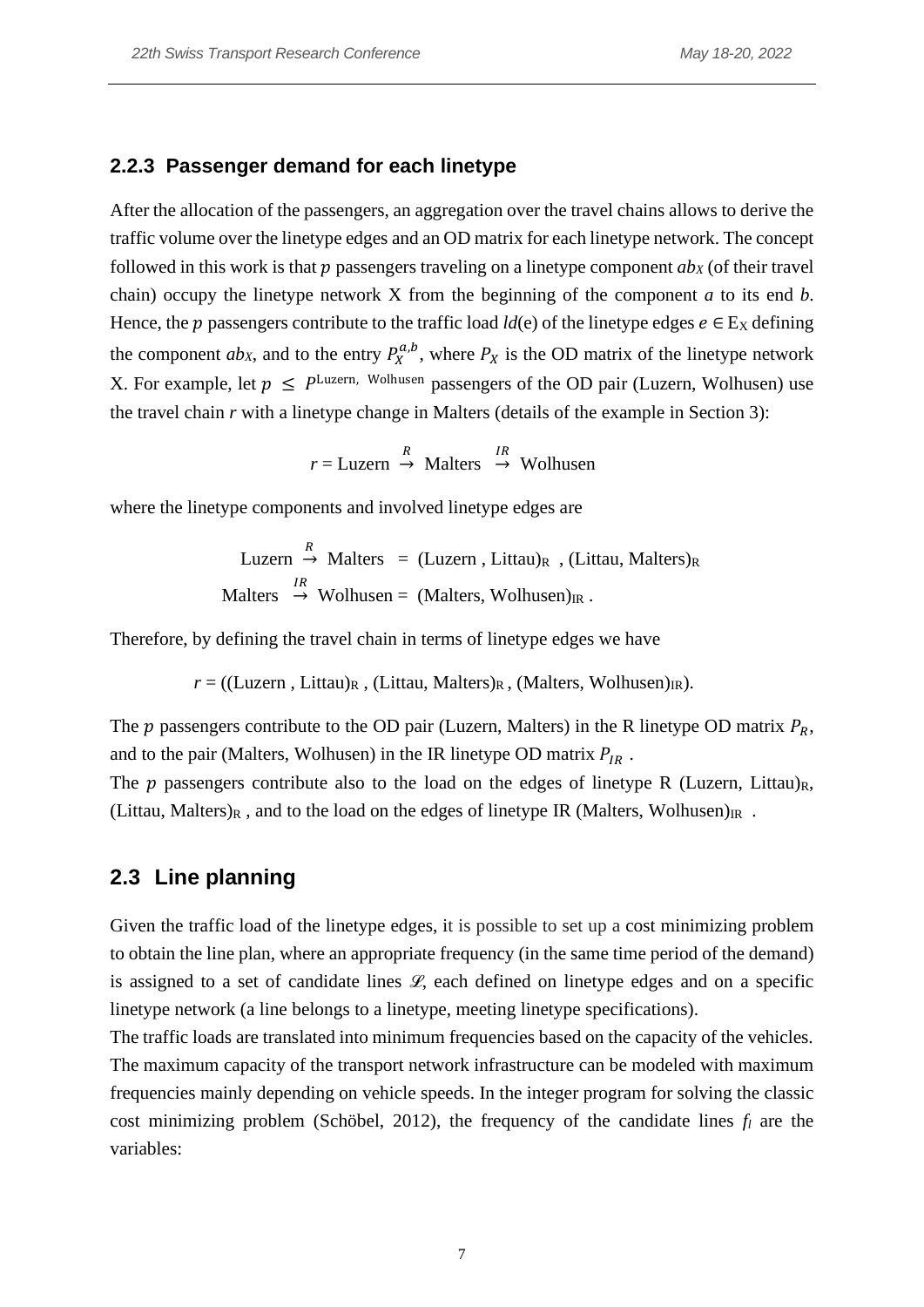$$
\begin{aligned} \n\text{(LP-Cost)} \min & \sum_{l \in \mathcal{L}} \text{cost}_l \cdot f_l \\ \n\text{s.t.} \quad f_e^{\min} &\leq \sum_{l \in \mathcal{L} : \, e \in l} f_l \leq f_e^{\max} \quad \forall e \in E \\ \n& f_l \in \mathcal{Z} \quad \forall l \in \mathcal{L}. \n\end{aligned} \tag{1}
$$

In order to adapt the line planning problem to the multi-linetype case, by modeling linetype networks and travel chains, the following considerations are made.

The minimum frequency constraints must comply with the demand and are modeled on the linetype edges, while the maximum frequency constraints model the maximum capacity of the infrastructure (e.g. maximum number of reference train runs per hour and direction) and are therefore on the edges of the PTN. In this sense, the lines must be specified with respect to the PTN edges  $e$  in equation (1) so that the frequency of the lines occupying a same PTN edge can be summed and an upper bound, representing the maximum capacity of the PTN edge, can be imposed on this sum. Furthermore, it is possible to obtain a line plan aiming at guaranteeing a maximum number of passenger transfers (the effective passenger transfer time is not yet available at this step, according to which the minimum frequencies are estimated) *q* for each travel chain. In fact, together with the maximum number of linetype changes *m*, a maximum number of passenger transfers in a linetype component *n*, i.e. when traveling on a linetype network, can be imposed on assumed paths. The model proposed in (Schöbel and Scholl, 2006) allows to limit the number of passenger transfers, given supply network and its (OD) demand (restriction on the passenger paths defined on the Change&Go-Graph, see (Schiewe et al., 2020), the LinTim documentation). Hence, by including the different linetype networks and the related demand in this model, a maximum number of transfers for each linetype network (so for the linetype components, specified by the OD demand) can be specified. If the maximum is the same for all the linetypes,

$$
q = \max \text{ transfers in linetype components } + \max \text{ linetype changes} = n(m+1) + m , \qquad (2)
$$

where  $(m+1)$  represents the maximum number of linetype components for each travel chain.

#### **2.4 Timetabling problem: travel chains and the service intention**

The timetabling problem aims at assigning a departure time and an arrival time to each train run at each stop. Given the set of stops V and the set of train runs T, a timetable consists of two functions  $\pi^{\text{arr}} : V \times T \to \mathbb{N}, \pi^{\text{dep}} : V \times T \to \mathbb{N}$  (Michaelis and Schöbel, 2009).

The desired timetable follows the technical and commercial requirements specified by the service intention, the obtained line plan and the travel chains. The service intention (SI) contains all transport services that a railway company would like to offer to the customers, generally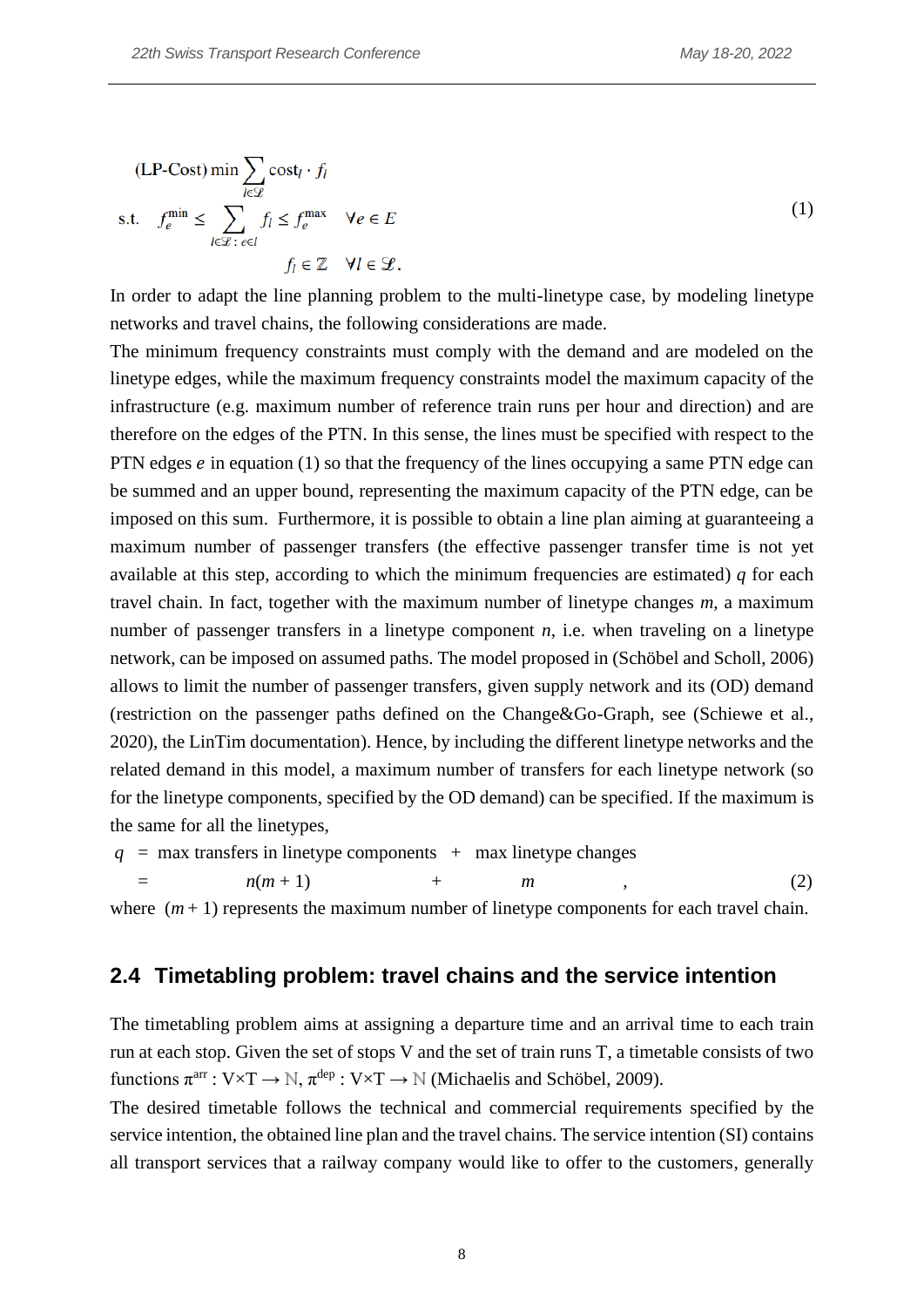over a day (Caimi, 2009), and specifies the conditions to compute a timetable which realizes a given line plan. Each train service is specified, including the line, stopping stations, passenger transfer possibilities, periodicity, and time frame. Timetabling constraints including realizable process times (e.g., driving times, waiting or dwell times, headway times, synchronization intervals), and commercial requirements (e.g. line frequencies and transitions) are described. Therefore, the SI contains customer-relevant information.

As the rail traffic (train routes and their interdependencies) can be modeled as a set of events (departures or arrivals) and activities (e.g., drive, wait, headway, change) between them, the constraints to compute a periodic timetable (here based on the PESP model, see e.g. (Serafini and Ukovich, 1989)) and thus the requirements to implement the service intention, can be modeled with an event-activity network (EAN). A timetable is obtained by assigning times to the events in the EAN modeling the time constraints, specified by the SI. As also shown in (Dollevoet et al., 2018), (Nachtigall, 1998) the EAN is a graph where the events are modeled as vertices and the activities as directed edges.

It is used in public transportation for timetable development and in delay management. An example of representation of an EAN is illustrated in Figure 3. Let  $PTN = (V, E)$  be the network of a rail infrastructure and T be a set of train runs. The set of all train runs that stop at station *v*  $\in$  V is denoted by T(*v*). The event-activity network associated to PTN, EAN<sub>PTN</sub> = (H, A) consists of the set of events H = H<sub>arr</sub> ∪ H<sub>dep</sub>, and a set of directed edges called activities A  $\subset$ H×H. An arrival event  $(v, t, arr)$  represents the arrival of a train run  $t \in T(v)$  at a station v and a departure event  $(v, t, dep)$  represents the departure of train run  $t \in T(v)$  at station *v*. The set of activities includes the following relevant subsets:

- A<sub>drive</sub> (driving activities) are of type  $((v_1, t, dep), (v_2, t, arr))$  for some  $(v_1, v_2) \in V, t \in T(v_1)$  $\cap$  T( $v_2$ ) and represent a train *t* driving from station  $v_1$  to the next station  $v_2$ ,
- A<sub>wait</sub> (waiting activities) are of type  $((v,t, arr), (v,t, dep))$  for some  $v \in V$ ,  $t \in T(v)$  and represent dwelling activity of train *t* in station *v*,
- A<sub>change</sub> (changing activities) are of type  $((v,t_1,arr),(v,t_2,dep))$  for some  $v \in V$ ,  $t_1, t_2 \in T$ (*v*). They do not represent a train's activity, but the possibility for a passenger transfer, so for passengers to change from train  $t_1$  to another train  $t_2$  at station  $v$ .

For brevity, we will use drive, wait and change for driving, waiting, changing respectively when referring to the activities. Activities can also represent headways, modeling a minimum time separating two events belonging to two different trains to ensure safe operations, and the train operations between the last event of a train run and the first event of the following one (turnaround activities). A time range complying with the demand allocation step (system split) and with the SI can be specified for the activities (constraints), which can help to find a feasible solution and so a timetable. Furthermore, in this way the duration of the activities according to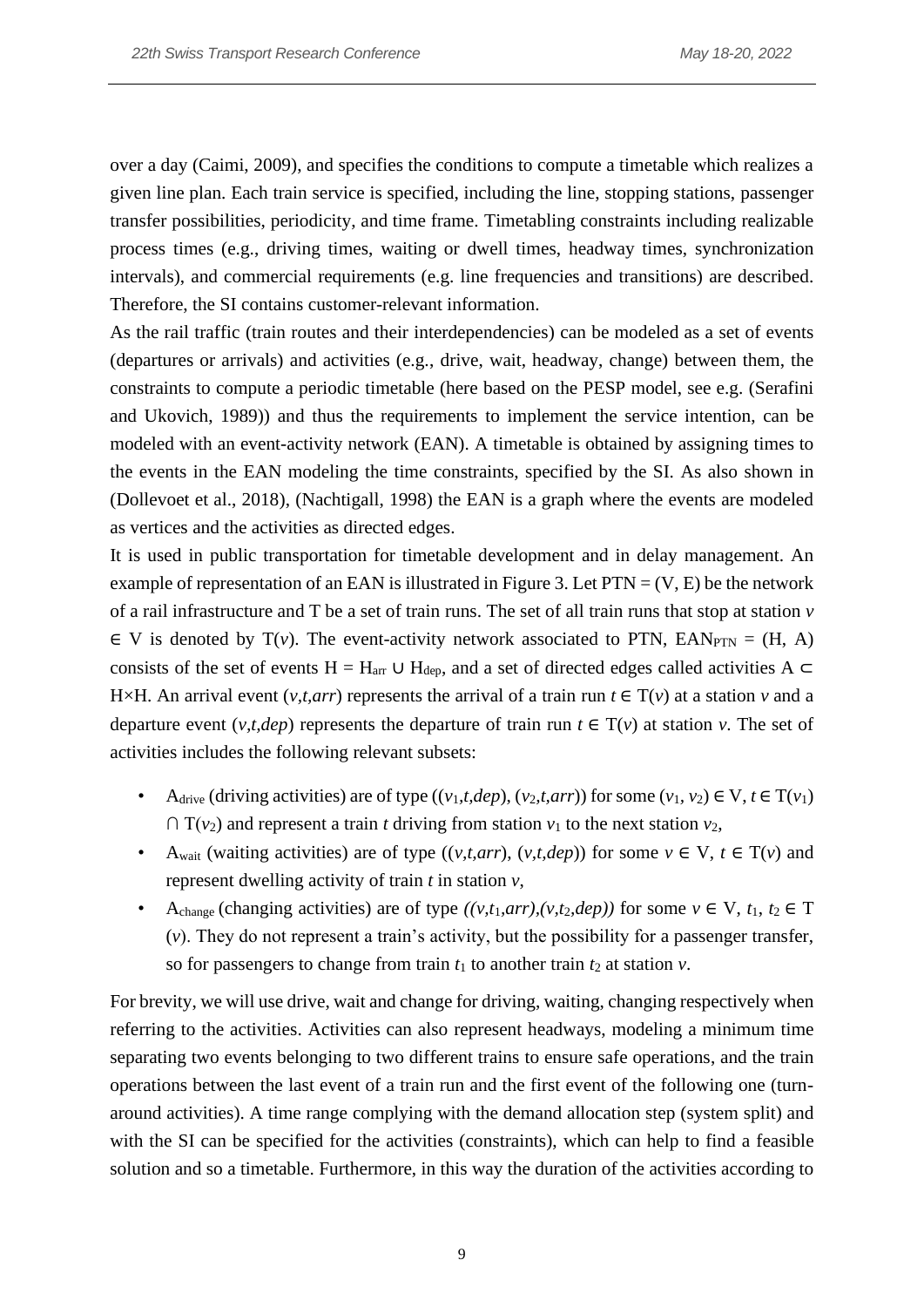the obtained timetable may have a longer duration than the required minimum time (specified by the range), thus some buffer time that increases timetable robustness.

The travel chains, defined as a sequence of linetype edges, can imply linetype (network) changes (adjacent edges belonging to different linetypes), possible with passenger transfers modeled as change activities in the EAN. An example is given by the travel chain *r* above, where the linetype edges (Littau, Malters)<sub>R</sub>, (Malters, Wolhusen)<sub>IR</sub> are adjacent. Depending on the line plan, a travel chain can imply change activities within a linetype network too, in accordance with the assumptions for the allocation of the demand as mentioned in Section [2.3.](#page-7-0) In the example of the travel chain  $r$ , the subsequent linetype edges (Luzern, Littau)<sub>R</sub>, (Littau, Malters)<sub>R</sub> may be covered by different lines and a change activity in Littau would be needed in this case. On the other hand, the transit of passengers using a certain travel chain *r* is specified by the drive activities represented by the corresponding linetype edges. The proposed approach ensures the consistency of the timetable with the assumed travel chains with the configuration of these activities. In fact, a travel chain and its allocation of passengers are ensured by the sequence of drive (and wait) and change activities which make the transit over the linetype edges realizable and by durations of the activities complying with the assumptions made for allocating the passengers. If a timetable satisfies the related constraints, it is also consistent with the travel chain, i.e., the travel chain can be realized as assumed.

The travel chain *r* considered in the previous examples is realized by a sequence of drive activities ((Luzern, t<sub>1</sub>, dep), (Littau, t<sub>1</sub>, arr)), ((Littau, t<sub>2</sub>, dep), (Malters, t<sub>2</sub>, arr)), ((Malters, t<sub>3</sub>, dep), (Wolhusen, t<sub>3</sub>, arr)), with change activities in between whenever subsequent drive activities take place on different trains (e.g.,  $t_1 \neq t_2$ ). Since drive activities also represent the transit of a train over a linetype edge, selecting the drive activities for a travel chain means selecting the trains (so lines and its repetitions if any) on which the travel chain is realized.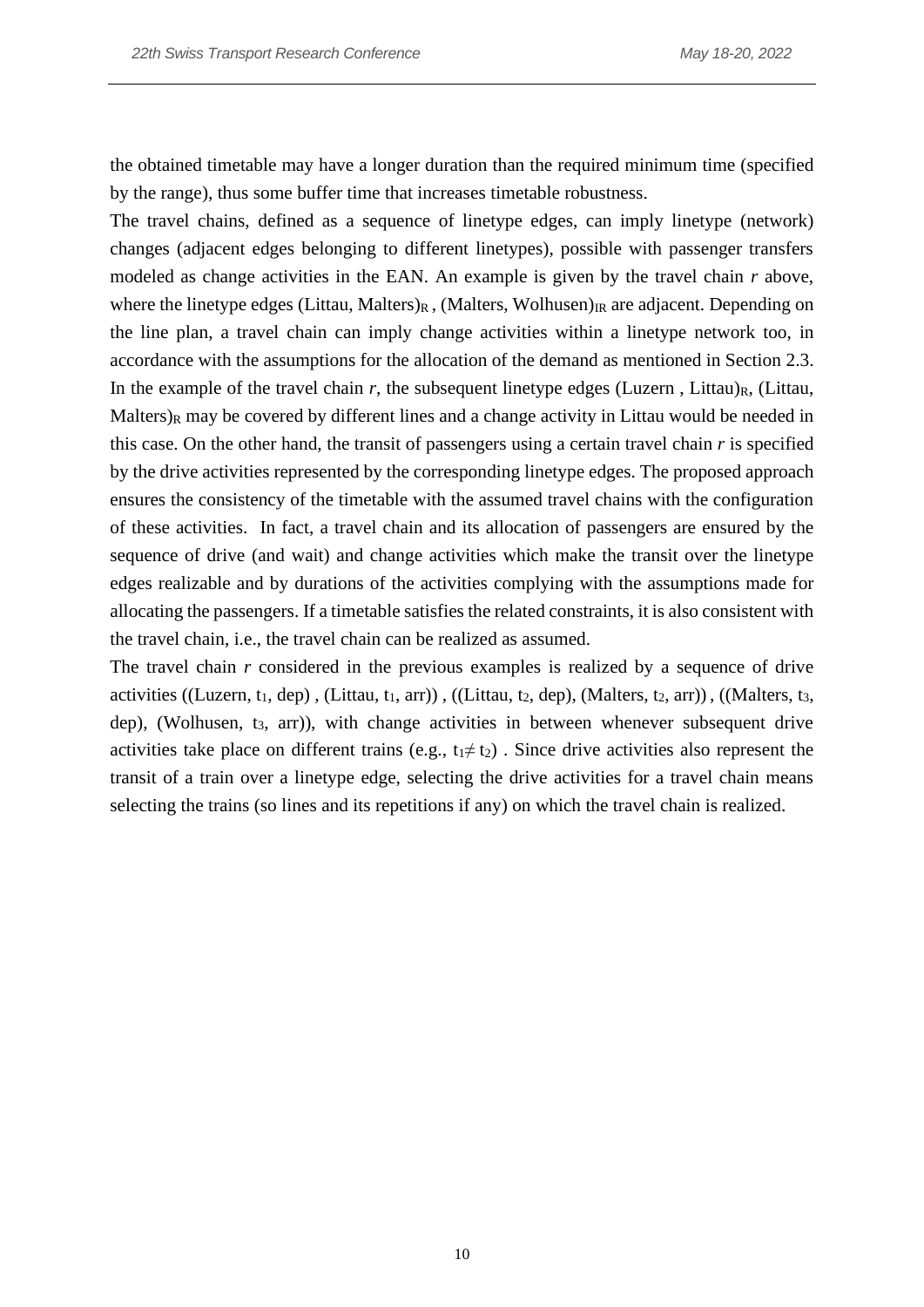### **3. Experimental results: Luzern area**

The proposed approach is used to produce a realistic timetable for the area around the city of Luzern, whose netgraph of the timetable STEP2025, in a version from 2016, and PTN are represented in Figure 1. To illustrate an example on how the assumptions for an OD pair are kept over the timetable planning steps, results in terms of travel chains, allocation of the demand and configuration of the EAN (related part) are also described for the pair Luzern-Wolhusen. Two different directions are considered, i.e. to Sursee and to Wolhusen. On the direction to Sursee, there are 9 stations (Luzern and Sursee included), while on the direction to Wolhusen there are 6 (Luzern and Wolhusen included). The stations are specified in Figure 1.



*Figure 1. On the left, the current timetable plan with the IR, RE, S lines respectively in red, green and black. The points on the lines represent stops. On the right, the PTN with a reference table.*

In order to simplify the example, we define two linetypes, the Regional (R), stopping at all the stations in the PTN, and the InterRegional (IR). Therefore, the line RE 3300 (the line between Luzern and Wolhusen in green, Figure 1) is ignored.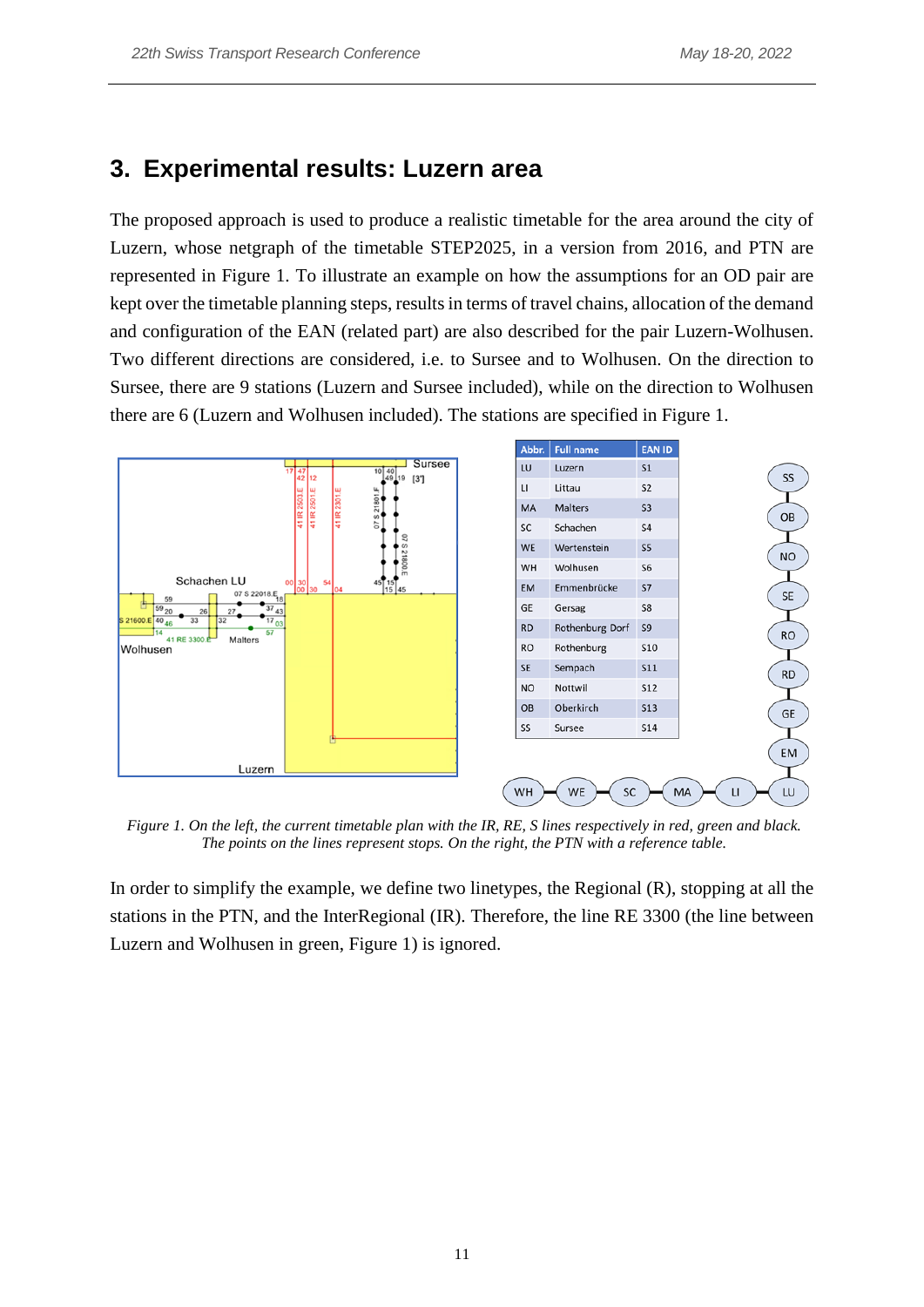

*Figure 2. The considered linetype networks*

The IR linetype network includes Luzern, Sursee (direction to Sursee), and Littau, Malters, Wolhusen (direction to Wolhusen).

In this example scenario, the OD pair Luzern-Wolhusen has an hourly demand of 60 passengers, for which the system split technique generated the travel chains and the related allocation. In Table 1, the possible travel chains are shown together with the corresponding estimated travel times. In our example, the utility function to evaluate the travel chains and to allocate the passengers corresponds to the estimated travel time including the passenger transfers due to linetype changes. However, as mentioned in Section 2.2.2, it's possible to calibrate the parameters to consider also other aspects than travel time, as level of comfort or price. It can be noticed how the estimated travel time affects the allocation of the passengers. The chain (i) represents the fastest alternative and has more passengers than the others; for the chains (v), (vii) and (viii), the more is the travel time, the less are the assigned passengers.

|               | <b>Travel chain</b>                               | Est. time (min) | <b>Passengers</b> |  |
|---------------|---------------------------------------------------|-----------------|-------------------|--|
| i.            | <b>IR1, IR2, IR3</b>                              | 19.7            | 34                |  |
| ii.           | IR1, IR2, R3, R4, R5                              | 27.3            | $\theta$          |  |
| iii.          | <b>IR1, R2, IR3</b>                               | 26.2            | $\theta$          |  |
| iv.           | IR1, R2, R3, R4, R5                               | 27.8            | $\theta$          |  |
| $V_{\bullet}$ | <b>R1, IR2, IR3</b>                               | 23.2            | 12                |  |
| vi.           | R1, IR2, R3, R4, R5                               | 30.8            | $\theta$          |  |
| vii.          | R <sub>1</sub> , R <sub>2</sub> , IR <sub>3</sub> | 23.7            | 10                |  |
| viii.         | R1, R2, R3, R4, R5                                | 25.3            | 4                 |  |

*Table 1. Travel chains for the OD pair Luzern-Wolhusen*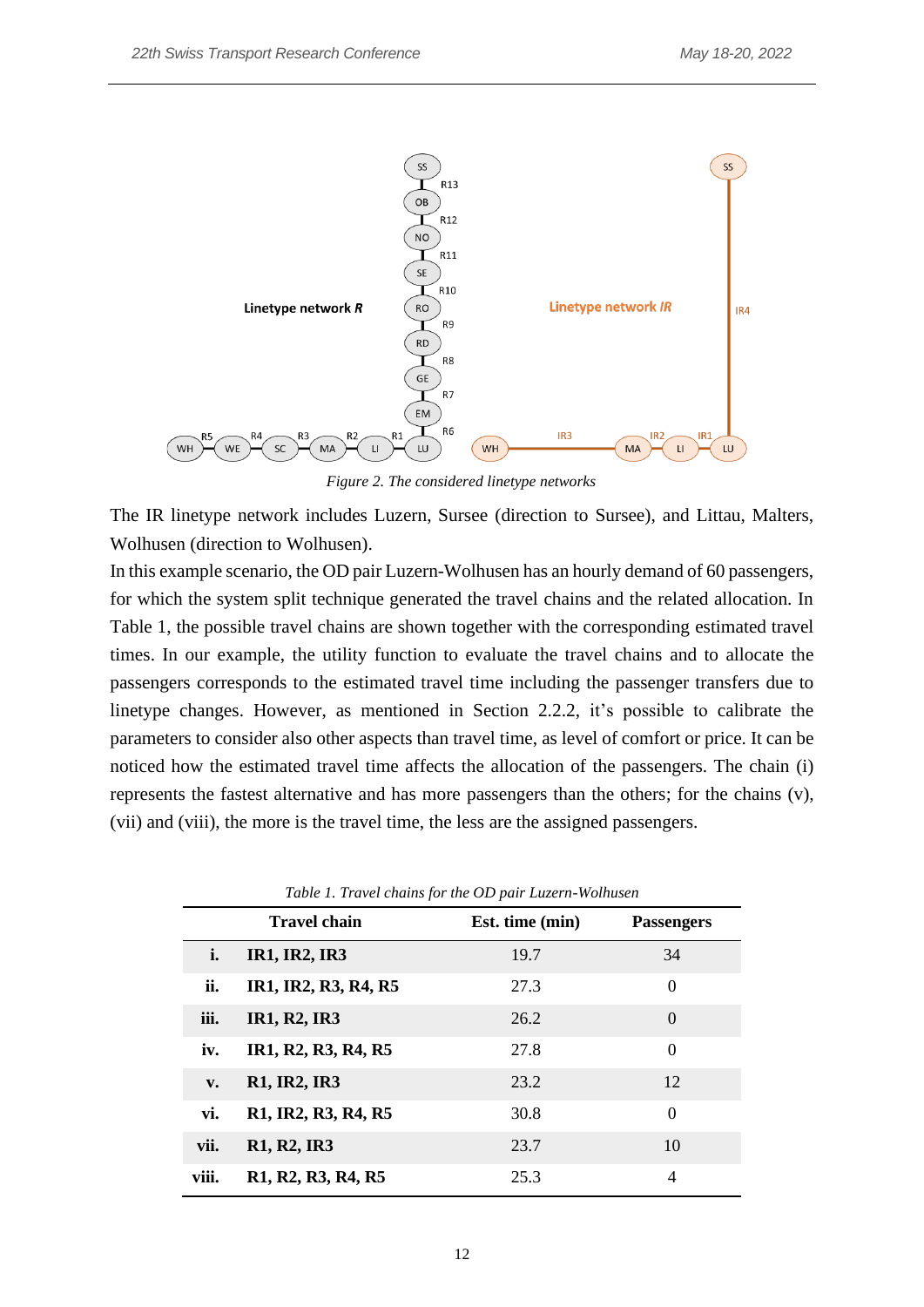The resulting travel time threshold to consider a chain in the allocation is ca. 26.9 min., which excluded the chains (ii), (iv), (vi). The chain (iii) has been discarded since travel chains including a linetype component enclosed by higher linetype components (here IR—R—IR ) are not allowed according to the system split technique.

The considered set of candidate lines, specified on the linetype networks, consists in a couple of (symmetrical) lines, one for each direction and linetype (lines  $1(R)$ ,  $2(R)$ ) for the direction Luzern-Wolhusen and lines 3(IR), 4(R) for Luzern-Sursee). The integer program for the classic cost minimizing model for line planning described in Section [2.3](#page-7-0) assigned a hourly frequency (as the period of the OD demand is an hour) of 2 to each candidate line, satisfying the traffic load over the linetype edges with a specified vehicle capacity of 300 passengers. For instance, the aggregation over the travel chains (so also over the travel chains for the example of OD pair Luzern-Wolhusen) returned a load of 515 passengers on the Regional (R) linetype edge Littau-Malters (direction Wolhusen), and the minimum frequency on this edge with the given vehicle capacity is  $2(2*300 = 600 \ge 515 \ge 1*300)$ .

The EAN for each linetype can also be obtained in the LinTim environment. Hence, the next step to integrate the multi-linetype travel chains in the activity constraints is to include the required change activities. In the example of the OD pair Luzern-Wolhusen,  $r = (vii)$  is a possible travel chain:

$$
r = (Luzern, Littau)R
$$
, (Littau, Malters)<sub>R</sub>, (Malters, Wolhusen)<sub>IR</sub>  
= R1, R2, IR3.

A change activity between different linetypes is required in Malters, from a Regional (R) to an InterRegional (IR) train. According to the line plan, it could be possible that even if there are Regional lines on both (Luzern, Littau) $R$ , (Littau, Malters) $R$ , there is no Regional line traveling on these linetype edges consecutively. In this case a change activity is also required in Littau. The sequence of activities on which the chain *r* can be realized is illustrated in the representation of the EAN in Figure 3. The computed event times represent the final timetable, and since they



*Figure 3. Part of the EAN showing the travel chain r = R1, R2, IR3 for the OD Luzern-Wolhusen (bold arrows, the R and IR lineypes are respectively in grey and orange )*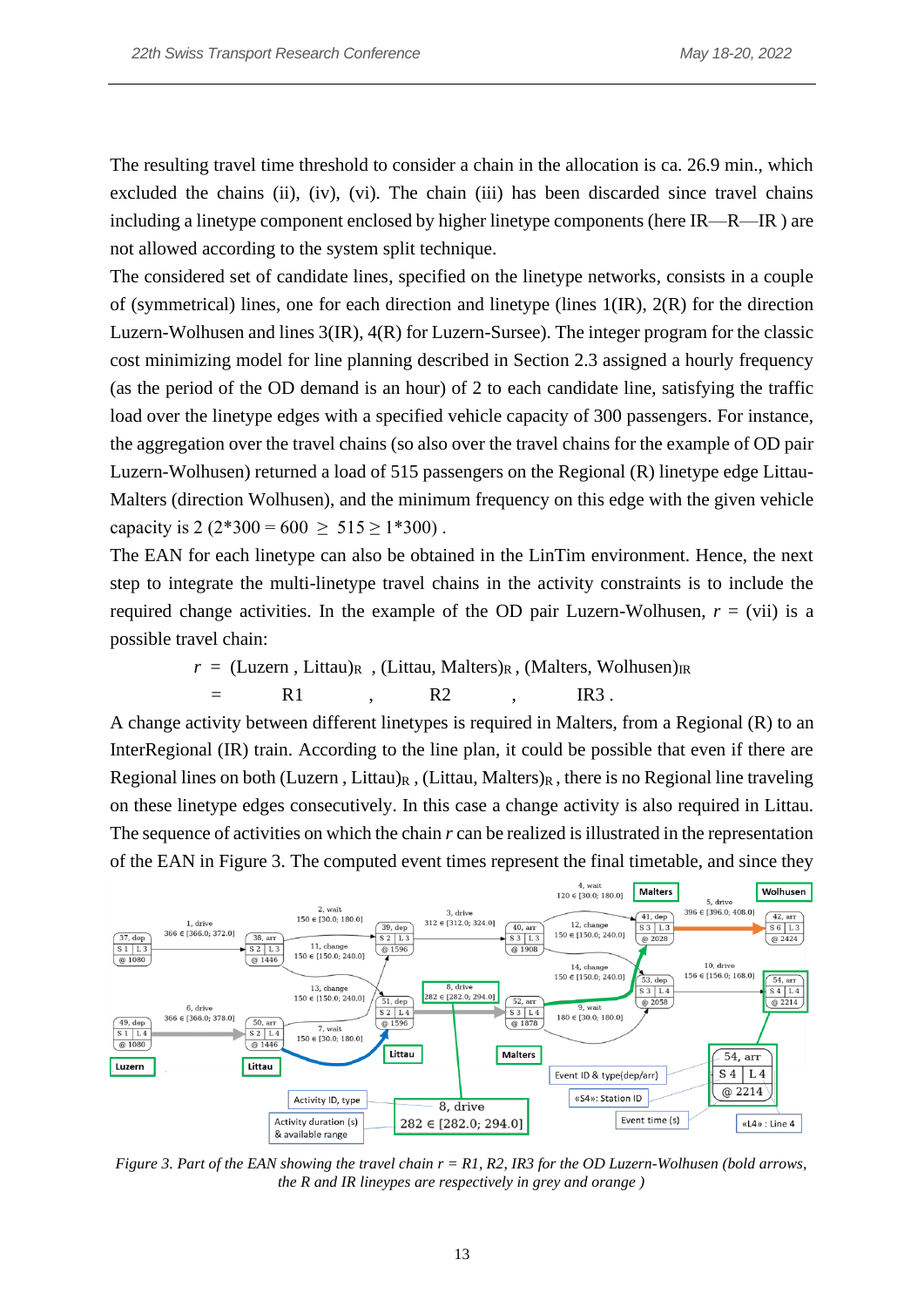satisfy the constraints they are consistent with the travel chains, i.e. the travel chains are realized and under the same assumptions made for the allocation (system split).

# **4. Conclusions and future directions**

In this work we proposed an approach to generate multi-linetype timetables by performing the network design, line planning and timetabling steps under the same assumptions. First, the supply is determined (before there is a line plan) via the use of one or more travel chains, defined on one or more linetype networks, for each origin-destination travel demand. This implies the possibility of more route options. The assumptions on the supply are kept in the subsequent line planning and timetabling steps, where the line plans of the different linetypes are coordinated via the timetabling constraints, following the SI and expressed in form of EAN.

As a consequence, the transport service meets a level of service quality defined a priori, and the finally obtained timetable doesn't require adjustments to satisfy assumptions on travel chains, also in the multi-linetype case.

The procedure to generate timetables has been extended by integrating the system split technique, the computation of the OD demand for each linetype network, modeling the line planning problem with the considered linetype networks, and configuring the timetable constraints to comply with the initially determined travel chains. The approach has been tested on a realistic scenario around the city of Luzern, and examples to describe the application are provided. There are many directions to extend this work. The effective travel time for a travel chain after computing the timetable may differ from the value estimated at the beginning (system split), since the time constraint for an activity can be specified with a range and not a single value. A revaluation of the travel chains may therefore alter the allocation. Hence, desirable next steps will include criteria under which the allocation is compatible with the valid time ranges for the activities. Another required addition to follow the proposed approach consists in modeling all the change activities specified by the travel chains in the EAN. Other examples are the use of the approach in the operational context of timetable replanning, where the demand and the infrastructure capacity (see PTN and frequency boundaries in line planning, e.g. in the integer program (1)) may differ from the planned conditions, and the analysis of the computational performance on bigger scenarios (more stations, tracks, linetypes).

# **5. Acknowledgements**

This work takes place in the context of a project that aims to innovate in the direction of the automation of planning and management of disruptions for public transport systems, in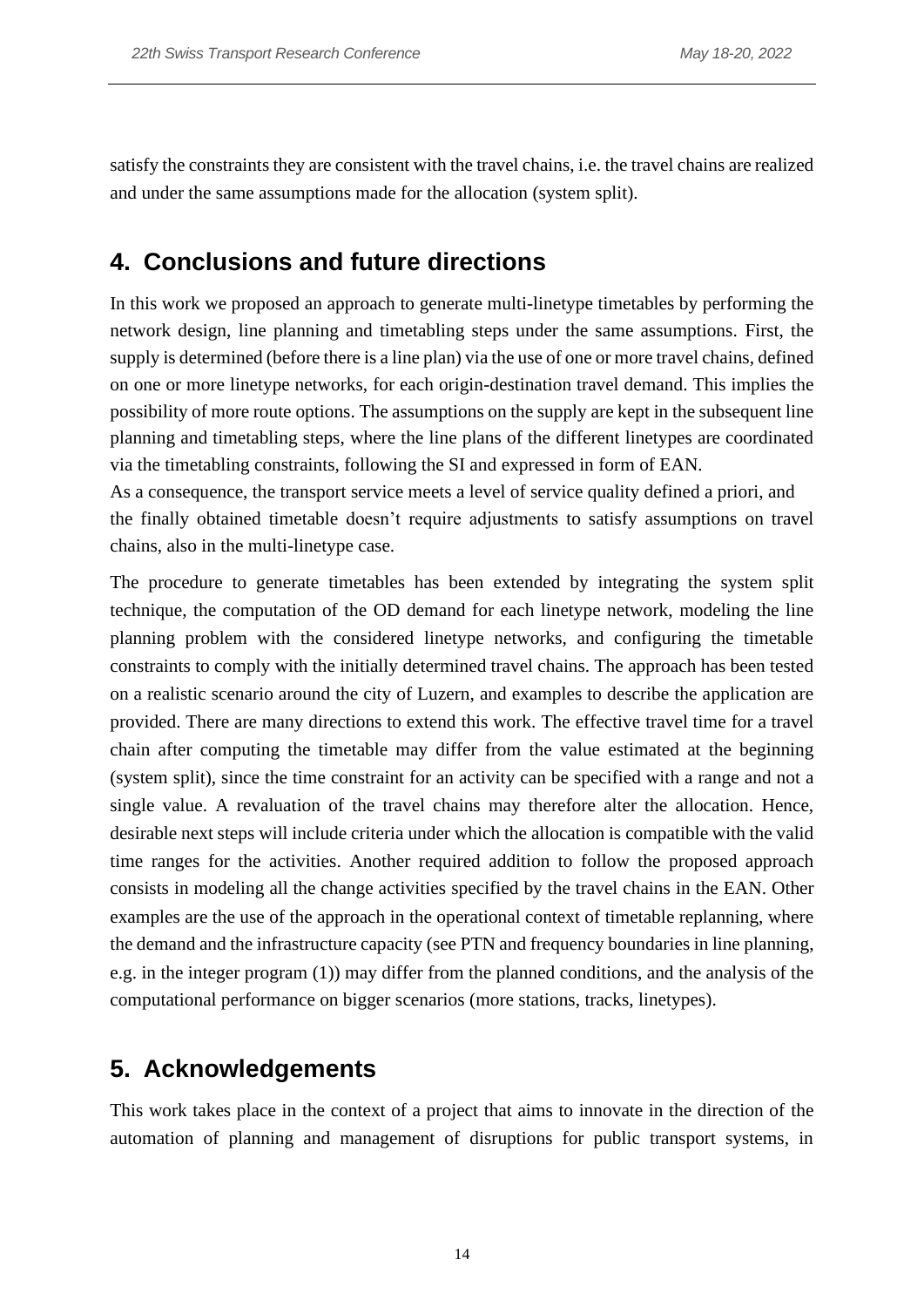collaboration with the Swiss Federal Railways (SBB CFF FFS) and supported by the Swiss Innovation Agency (InnoSuisse).

# **6. References**

- Amstutz, J., 2019. Algorithm-based design of line and timetable variants for long-distance trains in Switzerland. Master Thesis ETHZ. https://ethz.ch/content/dam/ethz/special-interest/baug/ivt/ivtdam/publications/students/601-700/sa642short.pdf
- Barcelo, J., 2010. Fundamentals of Traffic Simulation. International Series in Operations Research & Management Science, 145, Springer.
- Borndörfer, R., Grötschel, M., Pfetsch, M.E., 2008. Models for Line Planning in Public Transport. In: Hickman, M., Mirchandani, P., Voß, S. (eds) Computer-aided Systems in Public Transport. Lecture Notes in Economics and Mathematical Systems, vol 600. Springer, Berlin, Heidelberg.
- Bussieck, M., 1998. Optimal Lines in Public Rail Transport. PhD thesis, TU Braunschweig. https://doi.org/10.24355/dbbs.084-200511080100-231
- Caimi, G.,2009. Algorithmic decision support for train scheduling in a large and highly utilised railway network. Diss. ETH Zürich Nr. 18581.
- Dollevoet, T., Huisman, D., Schmidt, M., Schöbel, A., 2018. Delay Propagation and Delay Management in Transportation Networks. Handbook of Optimization in the Railway Industry, International Series in Operations Research & Management Science, vol. 268, Cham, Springer, 285-317.
- Floyd., R.W., 1962. Algorithm 97, shortest path. Comm. ACM, 23(6):350–351.
- Fuchs, F. and Trivella, A. and Corman, F., 2021. Enhancing the Interaction of Railway Timetabling and Line Planning With Infrastructure. https://ssrn.com/abstract=3938934 or http://dx.doi.org/10.2139/ssrn.3938934
- Goossens, J. W., van Hoesel, S., Kroon, L., 2006. On solving multi-type railway line planning problems. European Journal of Operational Research, Volume 168, Issue 2, 403-424. https://doi.org/10.1016/j.ejor.2004.04.036
- Goossens, J. W., van Hoesel, S., Kroon, L., 2004. Optimising halting station of passenger railway lines. METEOR, Maastricht University School of Business and Economics. METEOR Research Memorandum No. 016. https://doi.org/10.26481/umamet.2004016
- Herrigel, S., Laumanns, M., Szabo, J., Weidmann, U., 2018. Periodic railway timetabling with sequential decomposition in the PESP model. Journal of Rail Transport Planning & Management, Volume 8, Issues 3–4, 167-183.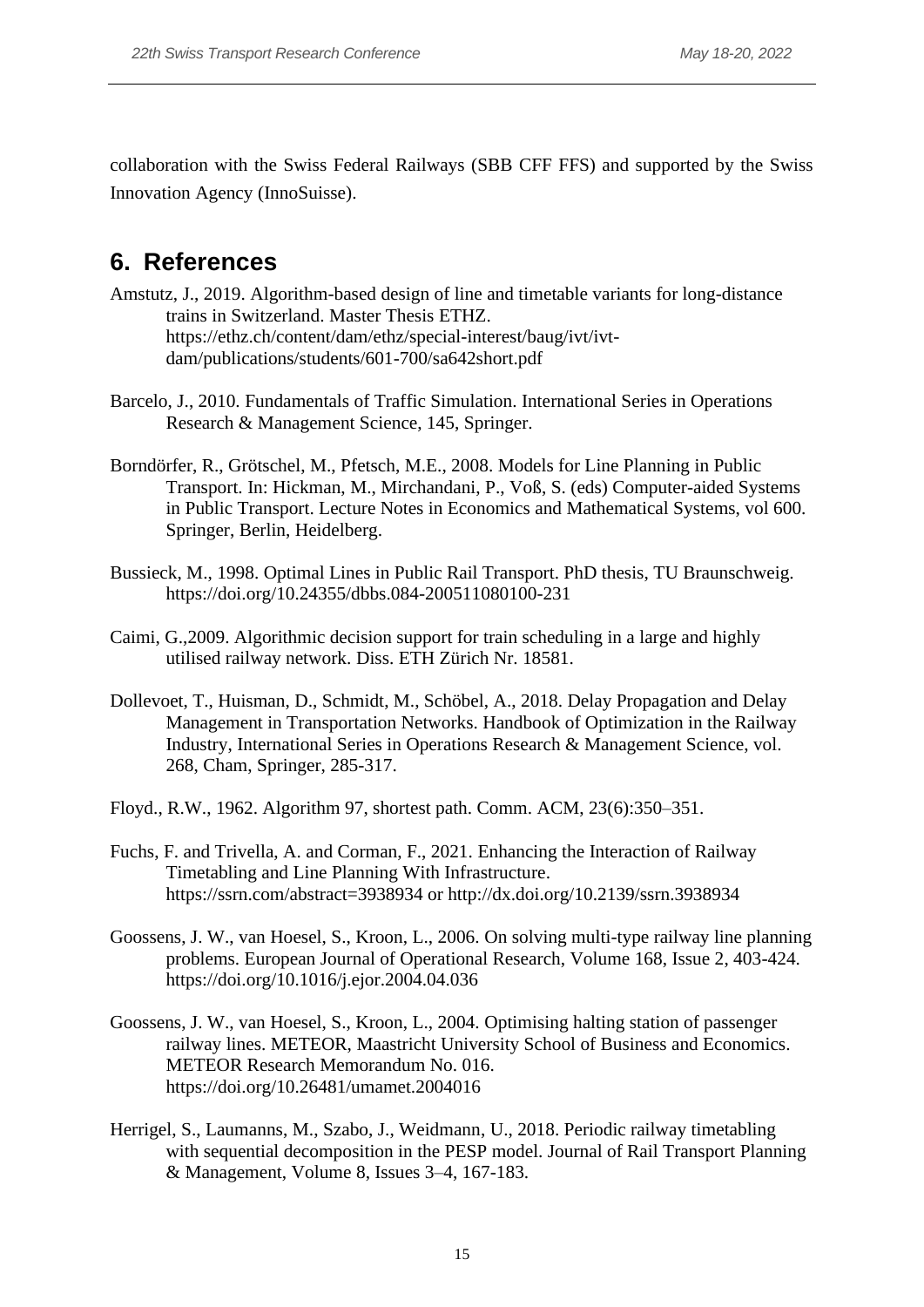- Hooghiemstra, J.S., Kroon, L.G., Odijk, M. A., Salomon, M., Zwaneveld, P., 1999. Decision Support Systems Support the Search for Win-Win Solutions in Railway Network Design, Interfaces 29, 15-32.
- Jordi, J., Toletti, A., Caimi, G., Schüpbach, K., 2019. Applied Timetabling for Railways: Experiences with Several Solution Approaches. Proceedings of the 8th International Conference on Railway Operations Modelling and Analysis - RailNorrköping 2019, Norrköping, Sweden.
- Liebchen, C., Proksch, M., Wagner, F.H., 2008. Performance of algorithms for periodic timetable optimization. In: Hickman, M. (ed.) Computer-Aided Transit Scheduling— Proceedings of the Ninth International Workshop on Computer Aided Scheduling of Public Transport. Lecture Notes in Economics and Mathematical Systems, Springer, Heidelberg.
- Liebchen, C., Möhring, R., 2007. The modelling power of the periodic event scheduling problem: railway timetables—and beyond. In: Algorithmic methods for railway optimization. Lecture notes in computer science, vol 4359, Springer, Berlin, 3–40.
- Michaelis, M., Schöbel, A., 2009. Integrating line planning, timetabling, and vehicle scheduling: a customer-oriented heuristic. Public Transp 1, 211–232. https://doi.org/10.1007/s12469-009-0014-9
- Nachtigall, K., 1998. Periodic network optimization and fixed interval timetables. Deutsches Zentrum für Luft- und Raumfahrt, Institut für Flugführung, Braunschweig. Habilitationsschrift.
- Oltrogge, C., 1994. Linienplanung für mehrstufige Bedienungssysteme im öffentlichen Personenverkehr. PhD thesis, TU Braunschweig (in German).
- Schiewe, A., Albert, S., Schiewe, P., Schöbel, A., Spühler F., 2020. LinTim An integrated environment for mathematical public transport optimization [Online]. https://nbn-resolving.org/urn:nbn:de:hbz:386-kluedo-62025.
- Schöbel, A., 2012. Line planning in public transportation: models and methods. OR Spectrum 34, 491–510. https://doi.org/10.1007/s00291-011-0251-6
- Schöbel, A., Scholl, S., 2006. Line planning with minimal travel time. 5th workshop on algorithmic methods and models for optimization of railways.
- Serafini, P., Ukovich, W., 1989. A mathematical model for periodic scheduling problems. SIAM J Discrete Math 2:550–581.
- Warshall, S., 1962. A theorem on boolean matrices. Comm. ACM, 9(1):11–12.